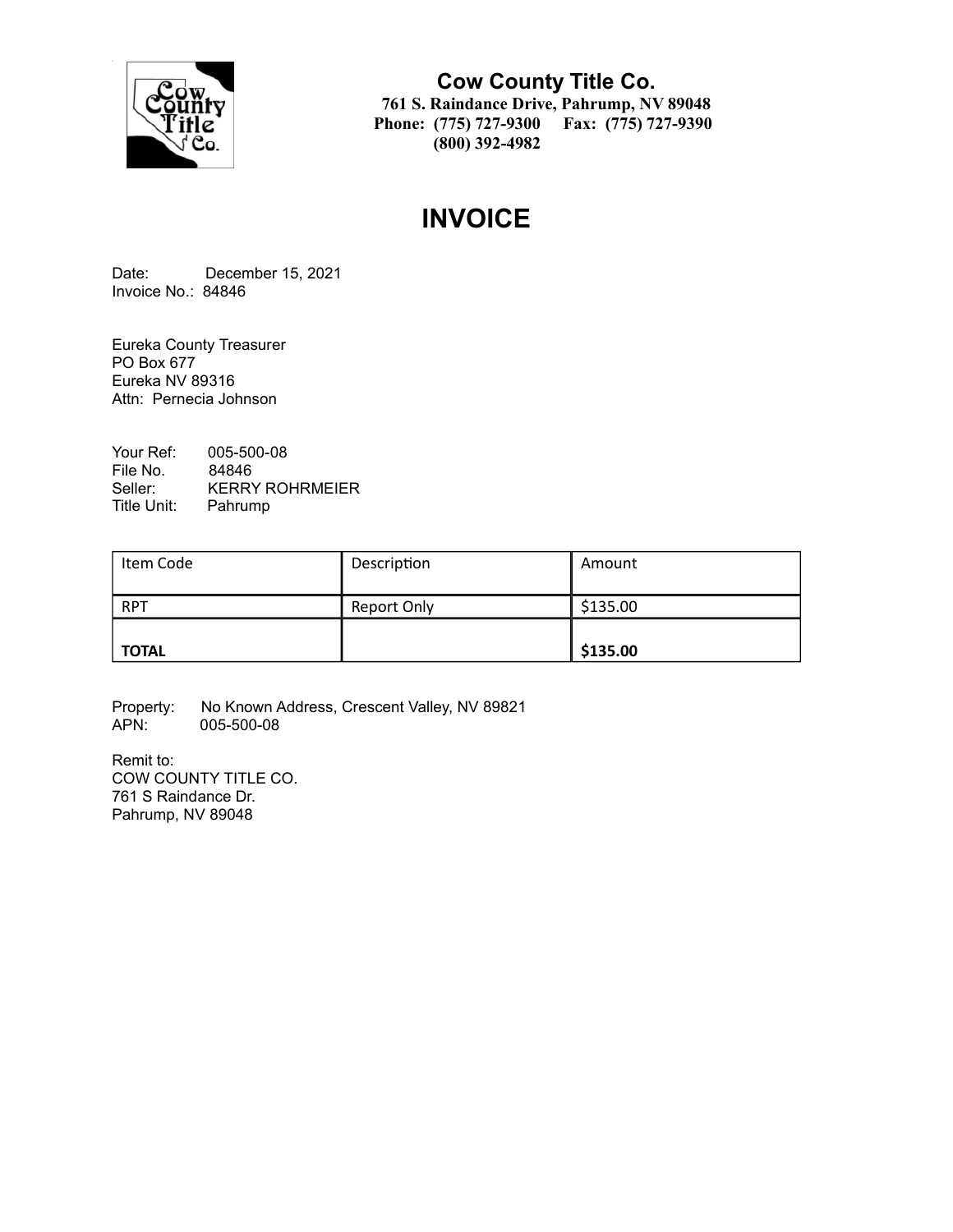

**Cow County Title Co. 761 S. Raindance Drive, Pahrump, NV 89048 Phone: (800) 392-4982 Fax: (775) 727-9390**

# **Original TITLE REPORT**

### **ORDER NUMBER: 84846**

**REPORT ONLY**

Eureka County Treasurer PO Box 677 Eureka, NV 89316 Attn: Pernecia Johnson RE:

Assessor Parcel No.: 005-500-08

Today's Date: December 15, 2021

Please read the exceptions shown in this report carefully. The exceptions are meant to provide you with notice of matters which may affect title to the herein described property.

It is important to note that this title report is not a written guaranty or warranty as to the condition of title and may not list all liens, defects, and encumbrances affecting title to the land.

Dated as of December 08, 2021 at 7:30 a.m.

**PROPERTY ADDRESS:** No Known Address

Crescent Valley, NV 89821

Authorize nature

Typist's Initials: tl Nancy L. Steib, Assistant NLSteib@CowCountyTitle.com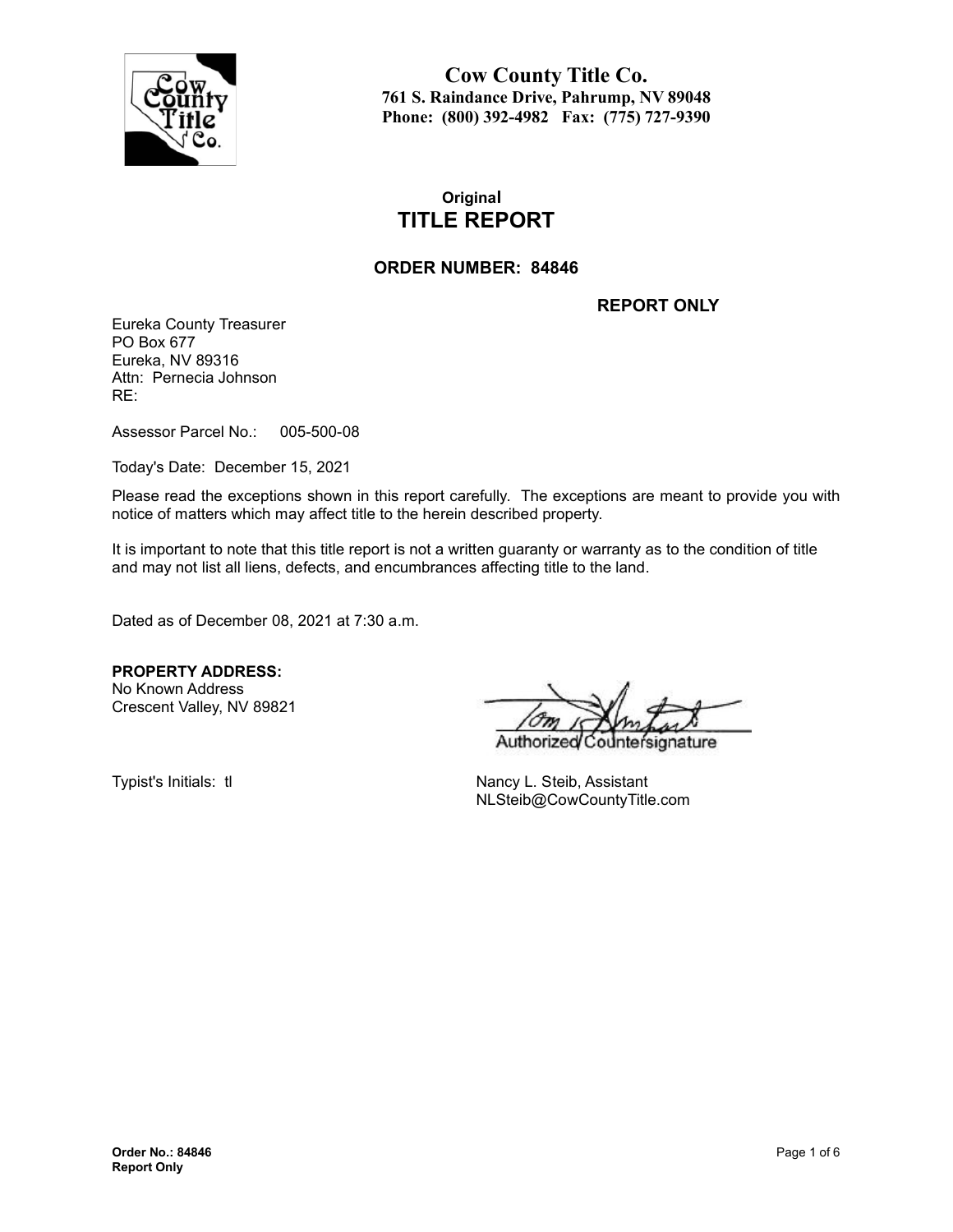The estate or interest in the land hereinafter described or referred to covered by this report is:

FEE

Title to said estate or interest at the date hereof is vested in:

PERNECIA JOHNSON, Treasurer of the County of Eureka, State of Nevada in trust for the use and benefit of the State of Nevada and the County of Eureka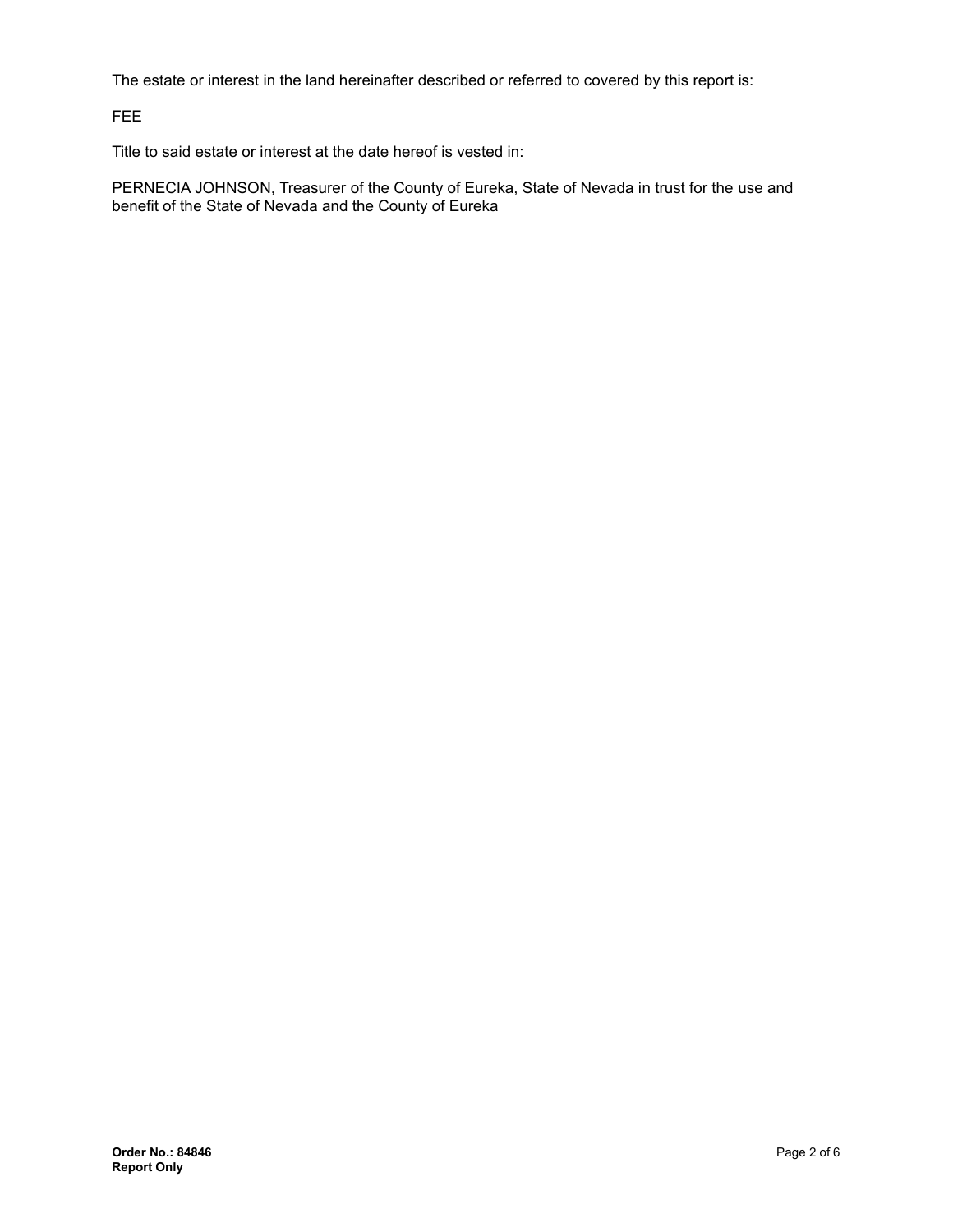# **LEGAL DESCRIPTION**

The land referred to herein is described as follows:

All that certain real property situate in the County of Eureka, State of Nevada, described as follows:

#### **TOWNSHIP 29 NORTH, RANGE 49 EAST, M.D.B.& M.**

Section 7: Northwest Quarter (NW1/4) of the Southeast Quarter (SE1/4) of the Northeast Quarter (NE1/4)

EXCEPTING THEREFROM, all petroleum, oil, natural gas and products derived therefrom, within or underlying said land or that may be produced therefrom, and all rights thereto, as reserved by SOUTHERN PACIFIC LAND COMPANY in Deed to H.J. BUCHENAU and ELSIE BUCHENAU recorded September 24, 1951, in Book 24, of Deeds at page 168, Eureka County, Nevada.

ASSESSOR'S PARCEL NUMBER FOR 2021 – 2022: 005-500-08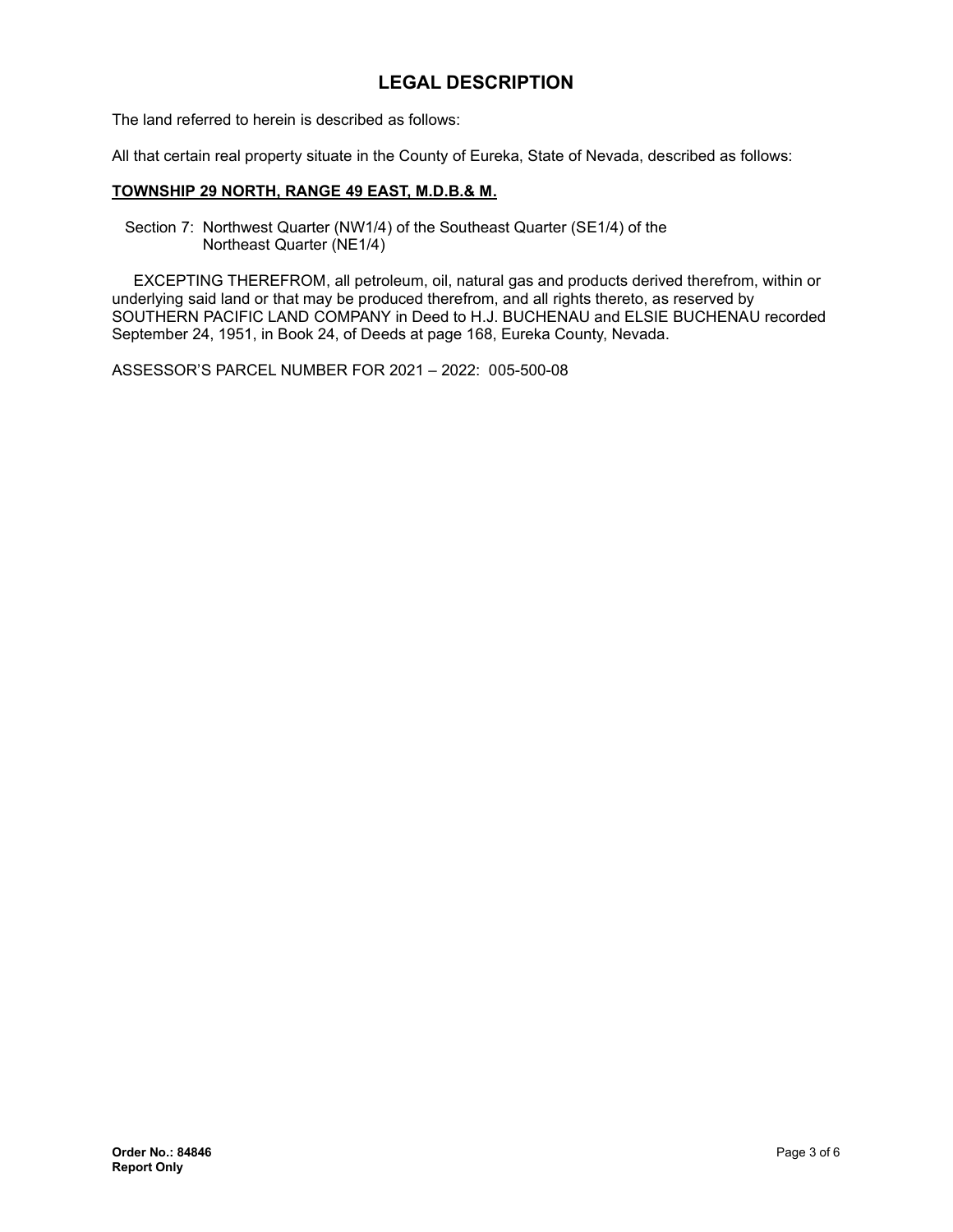At the date hereof, exceptions and matters affecting said land are as follows:

1. The vestee herein acquired title to said land by virtue of the Eureka County Tax Deed recorded June 7, 2021 as File No. 2021-245181, Eureka County, Nevada records. Upon the payment of the delinquent taxes assessed to APN 005-500-08 to the Vestee herein, said vestee will reconvey the subject property to the last known record owner:

KERRY ROHRMEIER

Taxes are subject to the additional accrual of interest and penalties. Please contact the Eureka County Treasurer for the exact amount to redeem said property. (Phone 775-237-5262).

- 2. A lien for supplemental taxes as might be assessed and collected by the County Assessor on the personal property Tax Roll in the event improvements have been commenced or completed within the past year, in accordance with Nevada Revised Statutes 361.260.
- 3. Any assessments, charges and fees which may be or may become due to the City or County, by reason of said premises lying within the boundaries of such city or county.
- 4. Any portion of said lands within the lines of public roads as now established.
- 5. Existing rights in use or of record in favor of the public or third parties for highways, roads, railroads, pipelines, telephone, telegraph and electrical transmission lines, canals, laterals and drains.
- 6. Notwithstanding the insuring clauses of the policy, the Company does not insure against loss or damage by reason of a lack of a right of access to and from the land.
- 7. Any right, title and interest in and to any of the minerals and mineral ores within or underlying the Property, including, without limitation, oil, natural gas and hydrocarbon substances, geothermal steam, brines and minerals in solution, and sand gravel and aggregates, and products derived therefrom, together with any rights of ingress and egress in, upon or over the Property and to make such use of the Property and the surface thereof as is necessary or useful in connection therewith, which may have been reserved by other parties at the time that the Property was conveyed to Grantor or which may have been conveyed by Grantor to any third parties.
- 8. Provisions contained in Patent No. 218 from the United States of America to Central Pacific Railroad Company, recorded April 10, 1905 in Book 15 of Deeds, page 1, Eureka County, Nevada records.

A certified copy of the above Patent recorded September 3, 1996 in Book 300 of Official Records, page 188 as File No. 164431, Eureka County, Nevada records.

- 9. Minerals of whatsoever kind, subsurface and surface substances, including but not limited to coal, lignite, oil, gas, uranium, clay, rock, sand and gravel in, on, under and that may be produced from the Land, together with all rights, privileges, and immunities relating thereto, whether or not appearing in the Public Records or listed herein. The Company makes no representation as to the present ownership of any such interest. There may be leases, grants, exceptions or reservations of interests that are not listed.
- 10. Water rights, claims or title to water, whether or not shown by the public records.
- 11. Discrepancies, conflicts in boundary lines, shortage in area, encroachments, or any other facts which a correct survey would disclose, and which are not shown by the public records.
- 12. The property described herein is classified as "Open Range" and is subject to all matters and requirements associated therewith. Nevada is an open range state and it is the responsibility of the property owner to fence out livestock.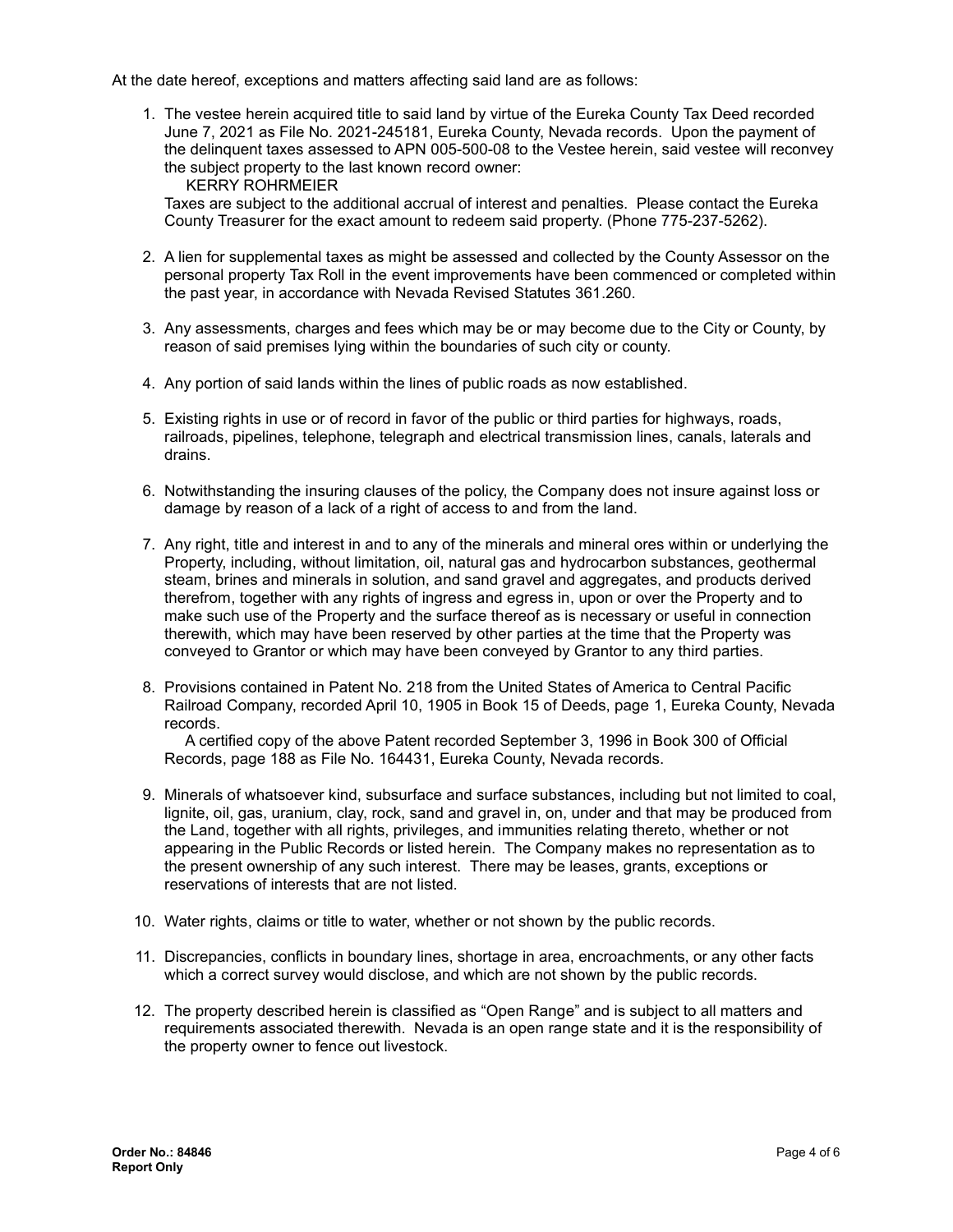13. Provisions and matters contained in the Deed dated September 2, 1930 from Central Pacific Railway Company to Southern Pacific Land Company, recorded January 7, 1931 in Book 21 of Deeds, page 26 as File No. 18805, Eureka County, Nevada records, including but not limited to the following:

FURTHER EXCEPTING FROM THE FOREGOING CONVEYANCE:

First. A strip of land four hundred (400) feet wide, lying equally on each side of each main track, side track, spur, switch and branch line of the railroad and branches thereof, extending from San Jose, California, Northerly and Easterly through the States of California, Nevada and Utah to Ogden, Utah, as the same are now constructed or located upon, across or adjacent to any of the lands hereby conveyed.

Third. All parts and parcels of said lands which are now used for the operation and maintenance of either of the above described railroads and branches thereof, or for the tracks, yards, depot grounds, buildings, or other structures thereof.

Fourth. The right to use any water naturally rising upon or flowing across any of said lands which has heretofore been appropriated by, and is now being used for the operation of the railroads and the right (to the extent that the same may heretofore have been exercised) to conduct the same, as well as water rising upon other lands, across any of the lands hereby conveyed, in pipes or aqueducts for the purpose aforesaid, together with the necessary right of way therefor.

14. Reservation contained in the Deed dated August 28, 1951, executed by Southern Pacific Land Company to H.J. Buchenau, et ux, recorded September 24, 1951 in Book 24 of Deeds, page 168 as File No. 29127, Eureka County, Nevada records, reading as follows:

"EXCEPTING and reserving unto the first party, its successors and assigns, all petroleum, oil, natural gas and products derived therefrom, within or underlying said land or that may be produced therefrom, and all rights thereto, together with the right at all times to enter upon or in said land, to prospect for and to drill, recover and remove the same."

15. Reservation contained in the Deed recorded January 24, 1979 in Book 68 of Official Records page 387, as File No. 67539, Eureka County, Nevada Records as follows:

RESERVING UNTO Grantor, its successors and assigns, for roadway, transmission and utility purposes, a perimeter easement 30 feet in width measured inward from, and the interior boundary of said easement running parallel to, each of the exterior boundaries of the property herein described.

16. Any matter, defect or interest existing, or which may arise, from the failure to include the marital status of the GRANTEE in the Deed recorded March 3, 2017 in Book 599 of Official Records, page 324 as File No. 232669, Eureka County, Nevada records.

If said parties were married, the herein described property would be subject to the community property interest of the spouse.

Any matter, defect, or interest, existing or which may arise by reason of a incorrect legal description contained in the above conveyance.

17. Any matter, defect or interest existing, or which may arise, from the failure to include the marital status of the GRANTOR in the Deed recorded May 22, 2017 in Book 601 of Official Records, page 202 as File No. 232996, Eureka County, Nevada records.

If said parties were married, the herein described property would be subject to the community property interest of the spouse.

Any matter, defect, or interest, existing or which may arise by reason of a incorrect legal description contained in the above conveyance.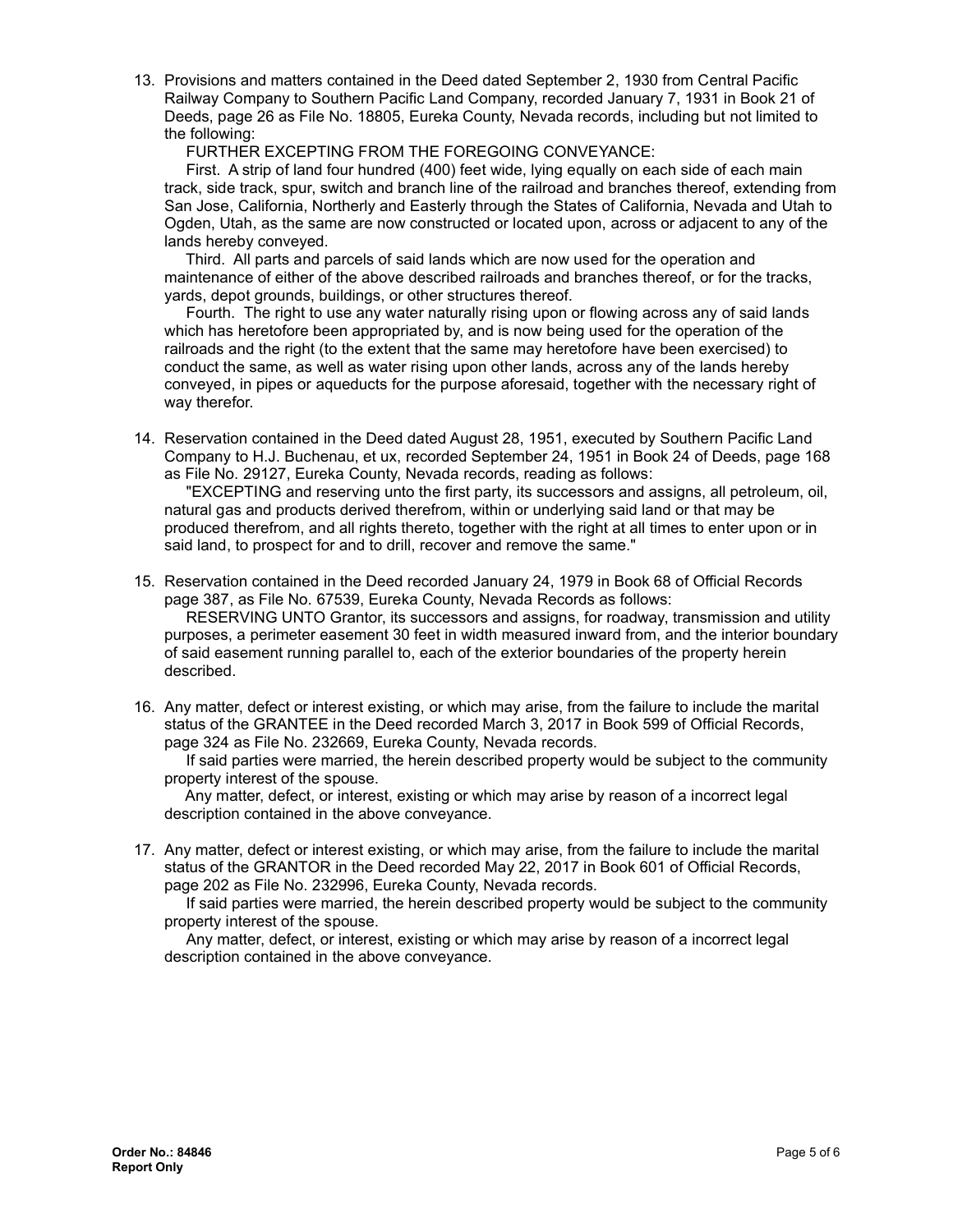18. Any matter, defect or interest existing, or which may arise, from the failure to include the marital status of the GRANTEE in the Deed recorded April 27, 2018 as File No. 2018-235014, Eureka County, Nevada records.

If said parties were married, the herein described property would be subject to the community property interest of the spouse.

Any matter, defect, or interest, existing or which may arise by reason of a incorrect legal description contained in the above conveyance.

Said conveyance contains additional errors and by reason there of this conveyance may be ineffective and voidable.

- 19. Rights, title and/or interest in favor of third parties including any parties in possession of said land.
- 20. Enclosed herewith is our statement of charges for this report. Any reference herein for a policy of title insurance is hereby cancelled. No Guarantee is made regarding (a) matters affecting the beneficial interest of any mortgage or deed of trust which may be shown herein as an exception, or (b) other matters which may affect any such mortgage or deed of trust. No guarantee is made regarding any liens, claims of lien, defects or encumbrances, whether or not shown herein as an exception.

NOTE: The address of the herein described property is purported to be: No Known Address Crescent Valley, NV 89821

Based on our review of the record, we recommend that notices of sale be provided to those listed below. Said list should not be construed to constitute the only notices required; others may be required by statute, regulations, common knowledge, and/or general practices. PLEASE NOTE: Said list may not contain the address on file at the County Treasurer's office prior to the recording of the tax deed. Please refer to the last tax roll prior to the tax deed for any additional addresses. This list is provided strictly as a courtesy and no guarantee or warranty should be assumed therefrom.

KERRY ROHRMEIER 2053 TARRAGON ROSE COURT SAN RAMON, CA 94582

KERRY ROHRMEIER NO KNOWN ADDRESS CRESCENT VALLEY, NV 89821

COLMENA LLC 561 KEYSTONE AVE #269 RENO, NV 89503

#### **END OF EXCEPTIONS**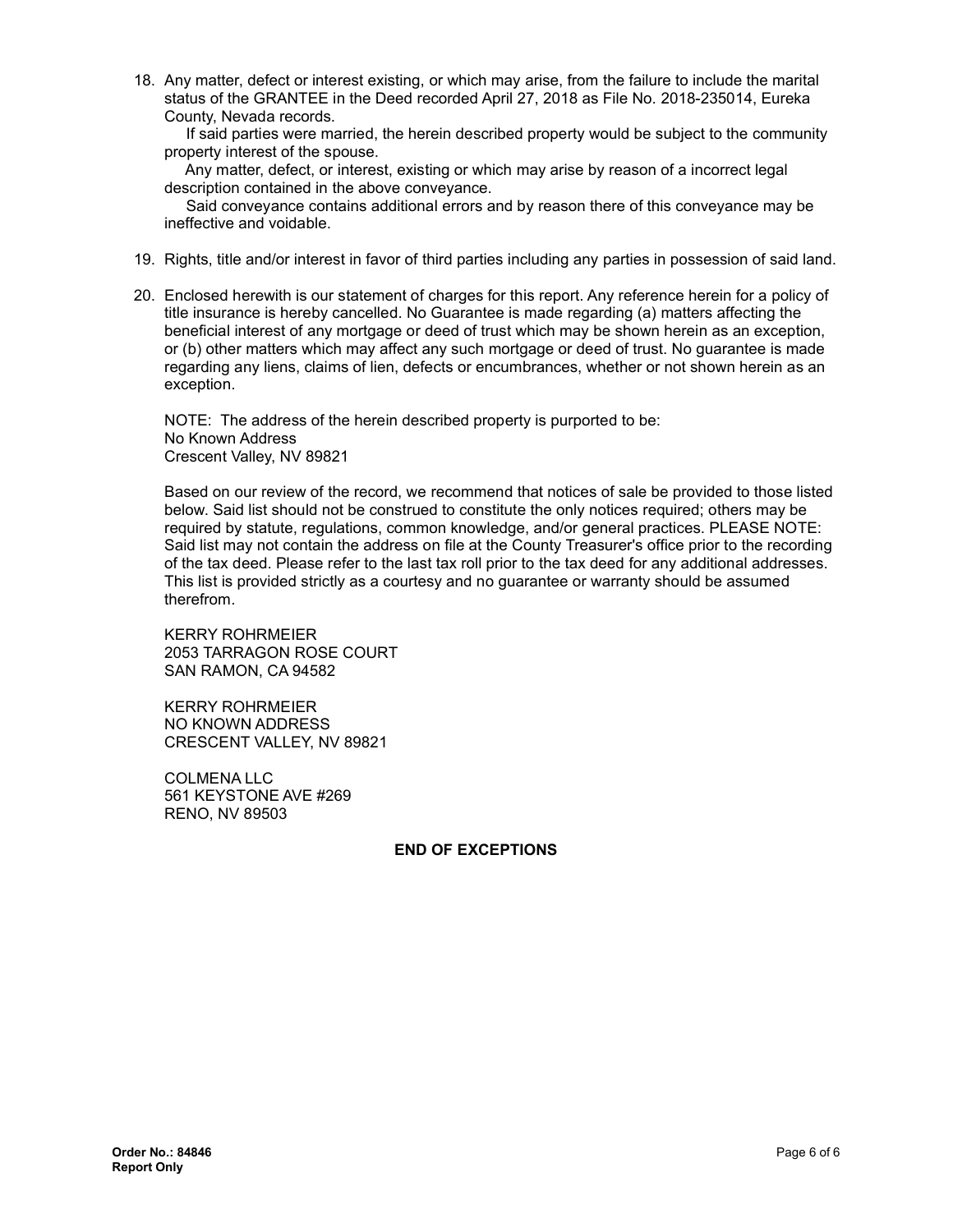